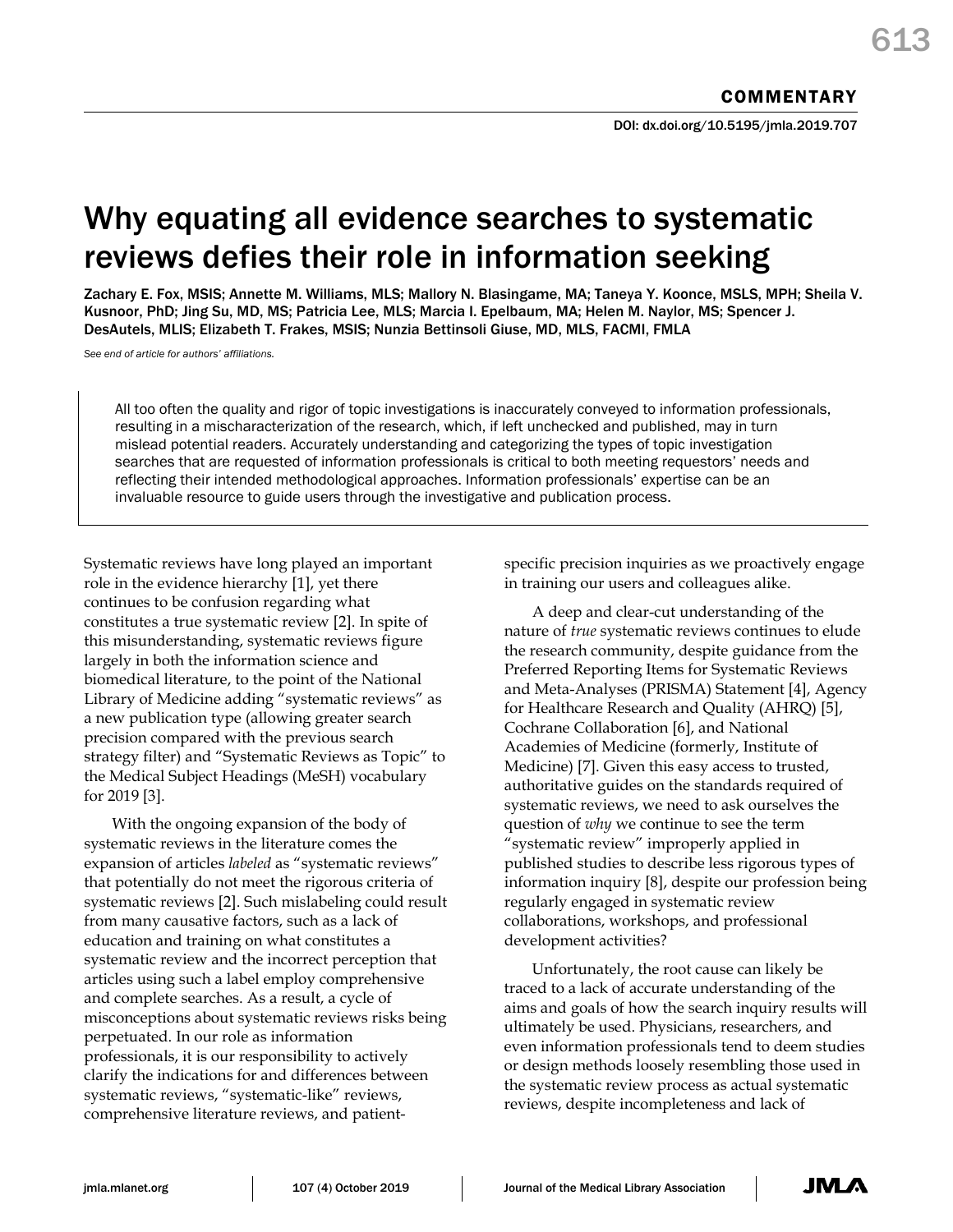adherence to all the parameters necessary to be a true systematic review. Although these errors are often unintentional, the continued volume of erroneously labeled information search inquiries devalues the term "systematic review," which is intended to denote independent, unbiased, and objective assessment of evidence and includes rigorous evaluation of the strength of study results and analysis of study bias, painstakingly described for methodological transparency and reproducibility [5, 9].

Staff at the Center for Knowledge Management (CKM) are too often erroneously asked for assistance in conducting "systematic reviews." As a result, we have armed ourselves with an approach to guide the requester to the type of searching and information retrieval support that is most suited to their needs, while also continuing to educate our professionals on the proper use and labeling of the different types of searches. So, we ask: Does the user really want to conduct a true *systematic review* and adhere to all criteria established by the aforementioned authoritative guides? Or is the user seeking what CKM has coined a "*systematic-like" review,* a review that incorporates some features of a systematic review without adhering to all the required components [10]? Or do they want what Cochrane and AHRQ have come to define as a *rapid review,* done for topics that are still emerging and for which little has been published [11–13]? Or is it possible that the user's needs can be met with another method of inquiry, such as a *comprehensive literature review* or a *patient-specific precision investigation* with or without content filtering of the information retrieved? It is very telling how much confusion can be eliminated when this simple process is followed; thus showing the need for us, in our role as educators and information providers, to become better versed in the labeling of searches as we inquire and collect data on the type of information need our users are seeking.

Per guidance from multiple organizations, systematic reviews must meet specific requirements [5–7, 9]. Systematic reviews must adhere to a structured, predefined protocol that governs the entire review process: from the formulation of key questions to the writing of the final manuscript. Once a protocol has been established, information professionals perform well-documented, exhaustive searches of relevant sources for appropriate

materials. Following comprehensive searching, all retrieved study articles are screened independently by at least two individuals for inclusion in the analysis based on their relevance to the key questions and their ability to meet predetermined inclusion and exclusion criteria. The first screening process is of titles and abstracts only; the second screening is at the full-text level. Data are extracted from full-text articles that meet the eligibility criteria. These studies are also assessed for bias and the strength of the evidence, and the findings are presented in the form of a finished manuscript. The entire systematic review process can take upward of eighteen months to complete [14].

On the other hand, "systematic-like" reviews allow investigators flexibility to select from the standard list of systematic review components and achieve a much shorter turnaround time than that required of true systematic reviews. For instance, a small group of physicians may believe they want to conduct a systematic review but may not be interested in devising a protocol or have the time to conduct risk of bias assessments of selected studies. Lacking such elements precludes the resulting manuscript from being categorized as a true systematic review; however, the application of parts of the systematic review methodology should be recognized.

We are not alone in this attempt to categorize studies falling short of the gold standard for systematic reviews. Another form of categorization that draws from systematic reviews is the "rapid review," which has arisen in the last ten years or so to more accurately convey the idea that a quickly performed inquiry is somewhat rigorous without being a full-fledged systematic review [15]. These "rapid reviews" are utilized by the AHRQ and Cochrane for topics that are emerging or for which there is an insufficient body of publications to conduct a formal systematic review [11, 13]. Rapid reviews offer a viable option for investigators who are seeking to publish on a short turnaround as they can be completed in less than eight weeks [16]. Although relatively new, these rapid reviews are gaining traction, and their methodologies are still evolving.

Another area where all too frequently users misappropriate the term "systematic review" is in lieu of a comprehensive literature search. The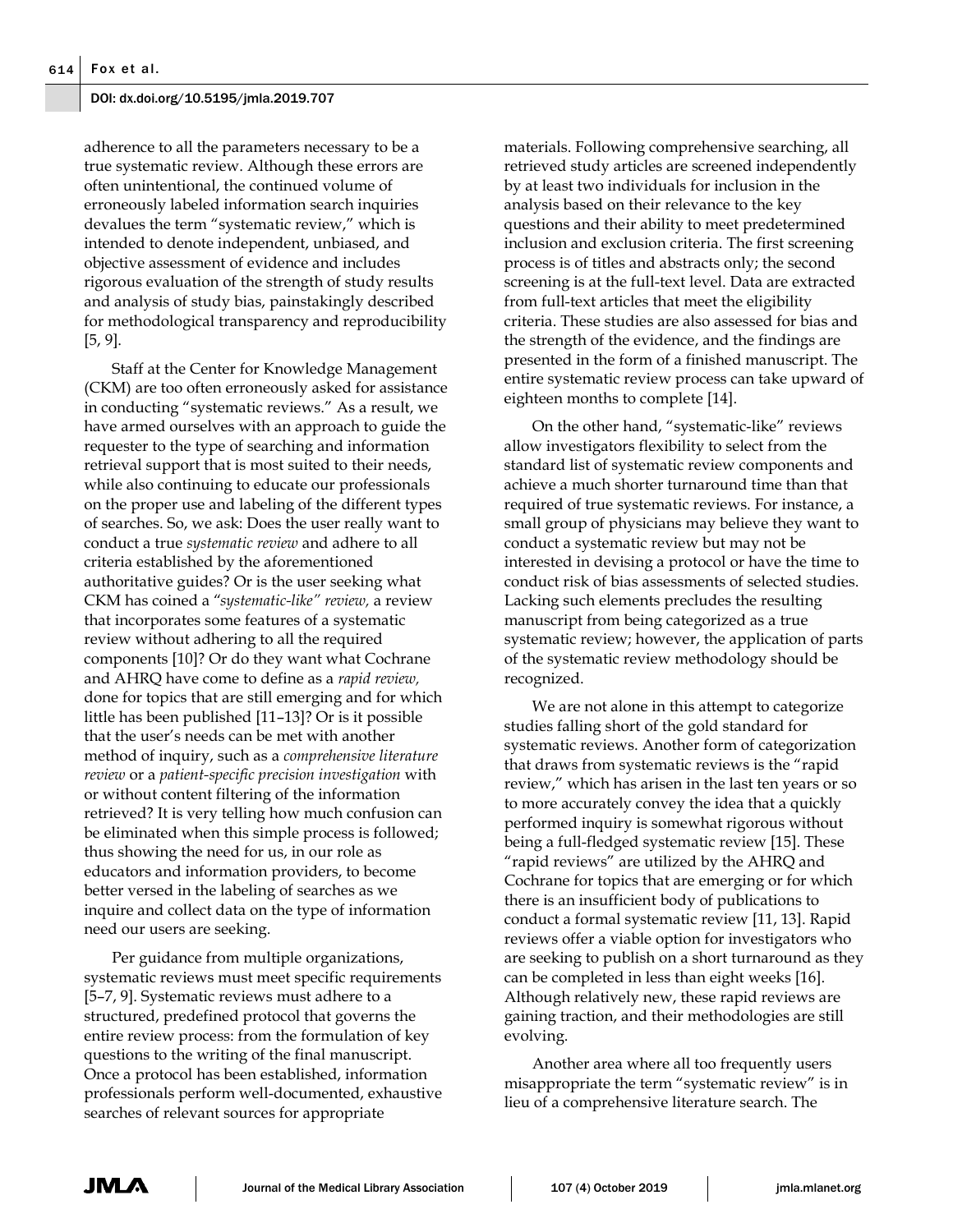investigator knows that they want a very thorough expert search and review of the biomedical literature, but they understand "systematic" to mean "planned, organized, and methodical." Comprehensive literature searches that CKM conducts involve an extensive expert review of the relevant published and grey literature; use of more than one database, with or without filtering and synthesis of the resulting articles; and an unbiased presentation of the literature around a given topic [17]. These comprehensive literature searches can be performed in a fraction of the time required for a systematic review and are immediately valuable to the clinician or researcher to answer questions of interest without developing a protocol, adjudicating articles, formally assessing risk of bias, or performing other steps of the systematic review process.

The inherent value of these types of reviews stems from their comprehensiveness. For instance, researchers can take solace in an information professional saying, "There is no answer," knowing that the topic has been exhaustively explored. Clinicians who may be seeking answers to clinical questions, without wanting to disclose patientspecific information, can rest assured knowing that all the relevant evidence has been considered and the most rigorous studies are being selected. Answering these questions still requires the same level of careful "systematic searching" without necessitating a full-fledged systematic review. These searches address questions such as what the literature says about treating a certain condition, whether a research question has been sufficiently investigated by others, what a standard work-up for a patient presenting to a particular service in the clinical environment is, or whether a clinician has taken the best course of action. If the 2,400 most recent complex questions in our internal database are any indication, this type of search can take an average of 8 hours to complete.

Patient-specific precision investigation allows the highest level of personalization in searching. These are questions pertaining to a single patient that come directly from clinicians and researchers and may be submitted through the medical record, morning reports, or patient conferences such as tumor boards [17–20]. Context of the patient case, such as a complex medical history and multiple

comorbidities, are considered when evaluating the applicability of evidence to the clinical query. Questions falling into this category are often best handled by information professionals with deep medical content knowledge gained through tireless research, professional development, and time spent absorbing the latest news and advancements in the field to further one's understanding of a topic. This type of inquiry can still be described as systematic in its nature, while not falling into the category of a systematic review.

Fixing the cycle of mis-categorization requires more than educating a set of researchers and physicians on the differences in topic investigations: it involves a concerted effort on the part of information professionals to educate ourselves on the key differences in the types of information inquiry asked of us and then actively working to stop perpetuating the misuse of terms by acquiescing to pressure from collaborators. Information professionals who have been involved in the development of true systematic reviews can attest that searching the biomedical literature in a systematic fashion only scratches the surface of what is entailed in genuine systematic reviews, which to be complete also require the active collaboration of content experts for data evaluation and final construct. The genuine impact of all other types of searches remains unquestioned when their role and appropriateness of use is clearly understood and properly applied. Teaching users how to properly label their requests based on their needs will greatly improve the significance of our role as coaches, educators, and information providers in the communities we are charged to inform.

# REFERENCES

- 1. Howick J, Chalmers I, Glasziou P, Greenhalgh T, Heneghan C, Liberati A, Moschetti I, Phillips B, Thornton H, Goddard O, Hodgkinson M; Oxford Centre for Evidence-Based Medicine Levels of Evidence Working Group. The Oxford levels of evidence 2 [Internet]. Oxford, UK: The Centre; 2011 [cited 21 Mar 2019]. <https://www.cebm.net/index.aspx?o=5653>.
- 2. Ioannidis JPA. The mass production of redundant, misleading, and conflicted systematic reviews and metaanalyses. Milbank Q. 2016 Sep;94(3):485–514. DOI: http://dx.doi.org/10.1111/1468-0009.12210.
- 3. National Library of Medicine. Support for systematic reviews. NLM Tech Bull. 2019 Mar–Apr(427):b6.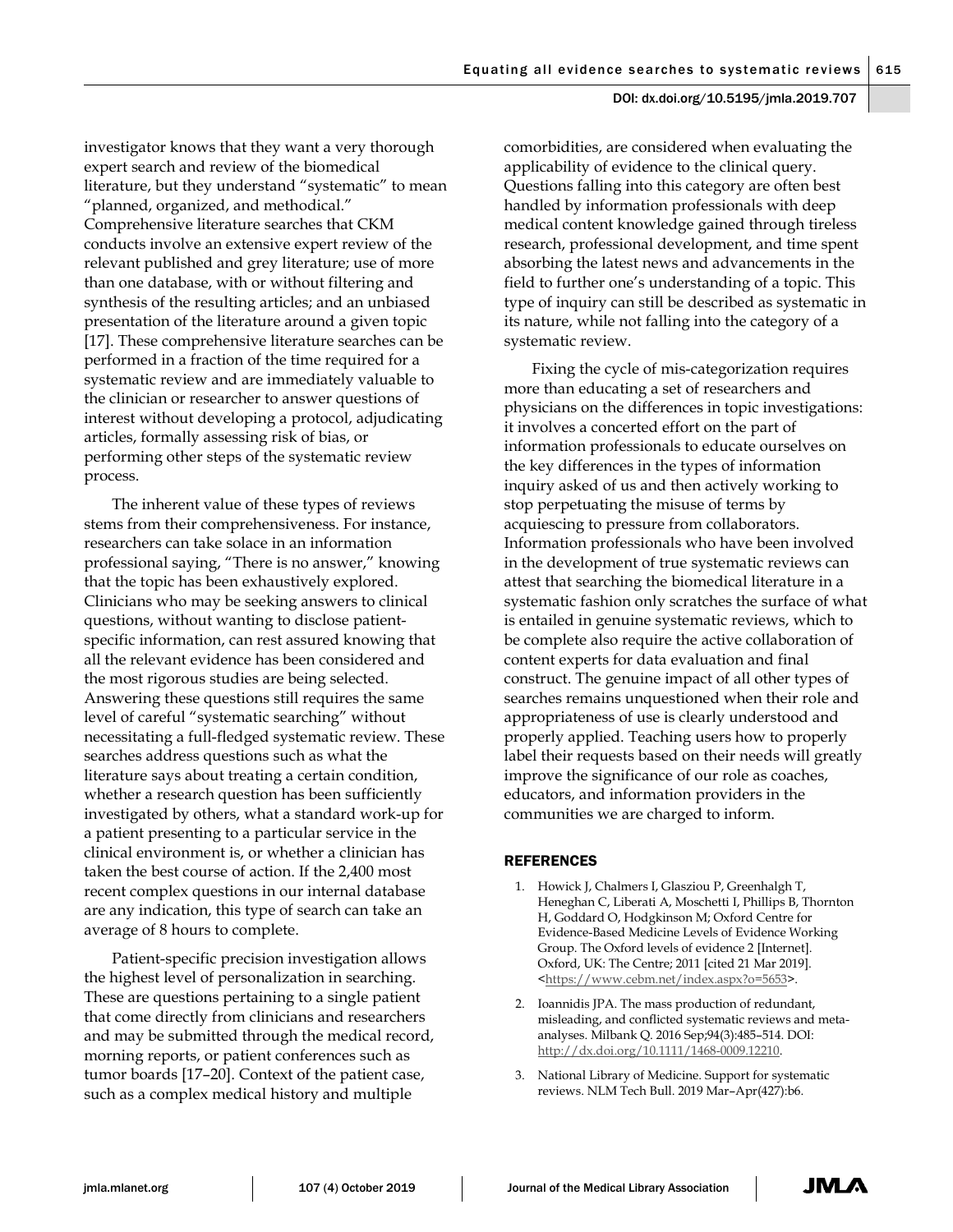- 4. Moher D, Liberati A, Tetzlaff J, Altman DG; PRISMA Group. Preferred reporting items for systematic reviews and meta-analyses: the PRISMA statement. Ann Intern Med. 2009 Aug 18;151(4):264–9.
- 5. Agency for Healthcare Research and Quality. Methods guide for effectiveness and comparative effectiveness reviews. Rockville, MD: The Agency; 2014. AHRQ publication no. 10(14)-EHC063-EF.
- 6. Higgins JPT, Green S, ed. Cochrane handbook for systematic reviews of interventions [Internet]. London, UK: Cochrane Collaboration; 2011 [rev. Mar 2011; cited 21 Mar 2019]. <http://handbook.cochrane.org>.
- 7. Institute of Medicine. Finding what works in health care: standards for systematic reviews. Washington, DC: National Academies Press; 2011. DOI: http://dx.doi.org/10.17226/13059.
- 8. Page MJ, Moher D. Mass production of systematic reviews and meta-analyses: an exercise in mega-silliness? Milbank Q. 2016 Sep;94(3):515–9. DOI: http://dx.doi.org/10.1111/1468-0009.12211.
- 9. Center for Reviews and Dissemination. Systematic reviews. York, UK: The Center, University of York; 2009.
- 10. Giuse, Nunzia B. (Center for Knowledge Management, Strategy & Innovation, Vanderbilt University Medical Center, Nashville, TN). Conversation with: Zachary Fox (Center for Knowledge Management, Strategy & Innovation, Vanderbilt University Medical Center, Nashville, TN). 2018 Sep 13.
- 11. Hartling L, Guise JM, Kato E, Anderson J, Aronson N, Belinson S, Berliner E, Dryden D, Featherstone R, Foisy M, Mitchell M, Motu'apuaka M, Noorani H, Paynter R, Robinson KA, Schoelles K, Umscheid CA, Whitlock E. EPC methods: an exploration of methods and context for the production of rapid reviews [Internet]. Rockville, MD: Agency for Healthcare Research and Quality (US); 2015 Feb [cited 21 Mar 2019]. <https://www.ncbi.nlm.nih.gov/books/NBK274092/>.
- 12. Patnode CD, Eder ML, Walsh ES, Viswanathan M, Lin JS. The use of rapid review methods for the U.S. Preventive Services Task Force. Am J Prev Med. 2018 Jan;54(1S1):S19– S25. DOI: http://dx.doi.org/10.1016/j.amepre.2017.07.024.
- 13. Cochrane Rapid Reviews Methods Group. Cochrane rapid reviews [Internet]. London, UK: Cochrane Collaboration [cited 21 Mar 2019]. <https://methods.cochrane.org/rapidreviews/>.
- 14. Borah R, Brown AW, Capers PL, Kaiser KA. Analysis of the time and workers needed to conduct systematic reviews of medical interventions using data from the PROSPERO registry. BMJ Open. 2017;7:e012545. DOI: http://dx.doi.org/10.1136/bmjopen-2016-012545.
- 15. Grant MJ, Booth A. A typology of reviews: an analysis of 14 review types and associated methodologies. Health Inf Libr J. 2009 Jun;26(2):91–108. DOI: http://dx.doi.org/10.1111/j.1471-1842.2009.00848.x.
- 16. Schünemann HJ, Moja L. Reviews: rapid! rapid! rapid!…and systematic. Syst Rev. 2015 Jan 14;4:4. DOI: http://dx.doi.org/10.1186/2046-4053-4-4.
- 17. Giuse NB, Williams AM, Giuse DA. Integrating best evidence into patient care: a process facilitated by a seamless integration with informatics tools. J Med Libr Assoc. 2010 Jul;98(3):220–2. DOI: http://dx.doi.org/10.3163/1536-5050.98.3.009.
- 18. Giuse NB, Koonce TY, Jerome RN, Cahall M, Sathe NA, Williams A. Evaluation of a mature clinical informationist model. J Am Med Inform Assoc. 2005 May–Jun;12(3):249– 55. DOI: http://dx.doi.org/10.1197/jamia.M1726.
- 19. Mulvaney SA, Bickman L, Giuse NB, Lambert EW, Sathe NA, Jerome RN. A randomized effectiveness trial of a clinical informatics consult service: impact on evidencebased decision-making and knowledge implementation. J Am Med Inform Assoc. 2008 Mar–Apr;15(2):203–11. DOI: http://dx.doi.org/10.1197/jamia.M2461.
- 20. PwC Health Research Institute. Investing in a knowledge organization: Vanderbilt's Knowledge Management Team. In: Needles in a haystack: seeking knowledge with clinical informatics. Philadelphia, PA: Health Research Institute, PricewaterhouseCoopers; 2012. p. 38–9.

#### AUTHORS' AFFILIATIONS

Zachary E. Fox, MSIS, **Zachary.e.fox@vumc.org**, Associate Director for Information Services, Center for Knowledge Management, Strategy and Innovation, Vanderbilt University Medical Center, Nashville, TN

Annette M. Williams, MLS, annette.williams@vumc.org, Senior Information Scientist, Center for Knowledge Management, Strategy and Innovation, Vanderbilt University Medical Center, Nashville, TN

Mallory N. Blasingame, MA, mallory.blasingame@vumc.org, Information Scientist, Center for Knowledge Management, Strategy and Innovation, Vanderbilt University Medical Center, Nashville, TN

Taneya Y. Koonce, MSLS, MPH, taneya.koonce@vumc.org, Associate Director for Research, Center for Knowledge Management, Strategy and Innovation, Vanderbilt University Medical Center, Nashville, TN

Sheila V. Kusnoor, PhD, sheila.v.kusnoor@vumc.org, Senior Research Information Scientist, Center for Knowledge Management, Strategy and Innovation, Vanderbilt University Medical Center, Nashville, TN

Jing Su, MD, MS, jing.su@vumc.org, Information Scientist, Center for Knowledge Management, Strategy and Innovation, Vanderbilt University Medical Center, Nashville, TN

Patricia Lee, MLS, patty.lee@vumc.org, Senior Information Scientist, Center for Knowledge Management, Strategy and Innovation, Vanderbilt University Medical Center, Nashville, TN

Marcia I. Epelbaum, MA, marcia.epelbaum@vumc.org, Senior Information Scientist, Center for Knowledge Management, Strategy and Innovation, Vanderbilt University Medical Center, Nashville, TN

Helen M. Naylor, MS, helen.naylor@vumc.org, Senior Research Information Scientist, Center for Knowledge Management, Strategy and Innovation, Vanderbilt University Medical Center, Nashville, TN